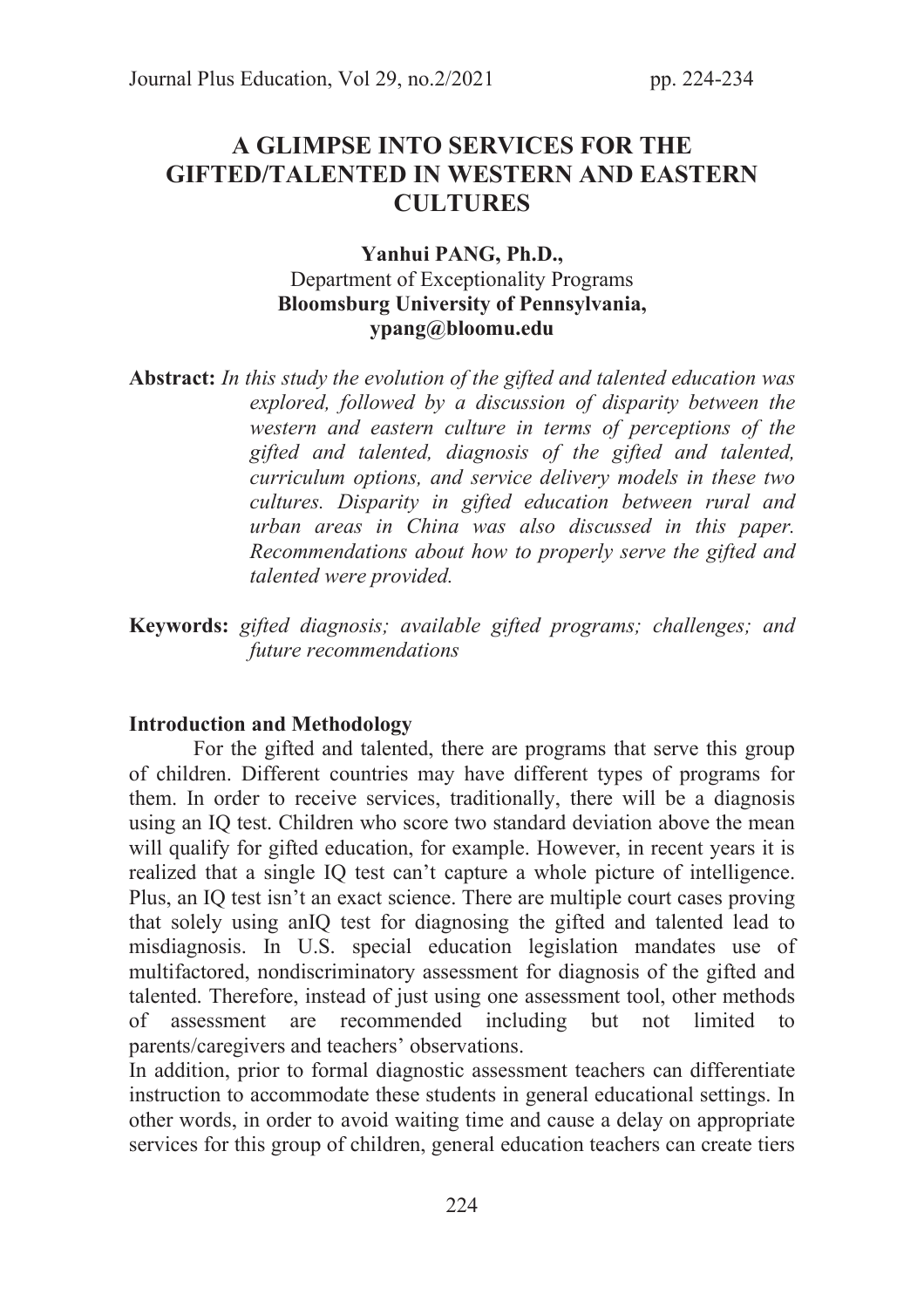and place these students in the appropriate tier before formal admission to the gifted/talented program, a.k.aprereferral intervention in Response to Intervention (RTI).

 Given service provision to the gifted/talented differ in western and eastern countries, this paper discusses disparity in diagnosis, available programs, existing challenges, and future recommendations for the gifted/talented programs in these two cultures. Articles published in the past two decades on the gifted and talented were reviewed. Search engine include Google Scholar, ERIC, a university owned data base. The university data base has education source that contains full text from over 1,800 journals and 550 books on PK-12 and higher education. Key words used to search articles include "gifted and talented", "gifted education", "education for those who are gifted and talented", "special education for the gifted and talented", and "enrichment". Thirteen representative research studies were found. In this study the thirteen research articles were analyzed and compared. Research findings include gifted/talented identification, service delivery, and curriculum options. Based on the analysis of the research articles, the following is a discussion ofthe differences between U.S. as representative of the western culture and China as representative of eastern culture in serving the gifted/talented and different curriculum models in these two countries. Hopefully this study can provide a window to understand how cultural differences impact gifted/talented service delivery.

### Background of Gifted/Talented Study

In U.S. there are multiple versions of definitions in regard to the gifted/talented, among whichsome representative definitions include Renzulli'sthree-trait definition, Piirton's and Maker's definitions. According to Renzulli (Renzulli& Reis, 2018), giftedness refers to above average intelligence, high level of task commitment and creativity. Similarly, Piirto and Maker's definition (Heward, Alber-Morgan, & Konrad, 2017) also consider intelligence, commitment, motivation, and leadership skills as essential skills when define the gifted/talented. The evolution of definition in gifted and talented impacts the instruction and the way teachers teach the gifted/talented. Teachers not only accommodate student academic needs, but their leadership, self-determination, management, commitment, personal management skills, as well as social, emotional needs.

Gardner's multiple intelligence also pave the foundation for teaching the gifted/talented. According to multipleintelligence theory intelligence can manifest itself in multiple areas including athletic skills, linguistic skills, logical/mathematical skills, naturalistic/spatial, and musical skills. In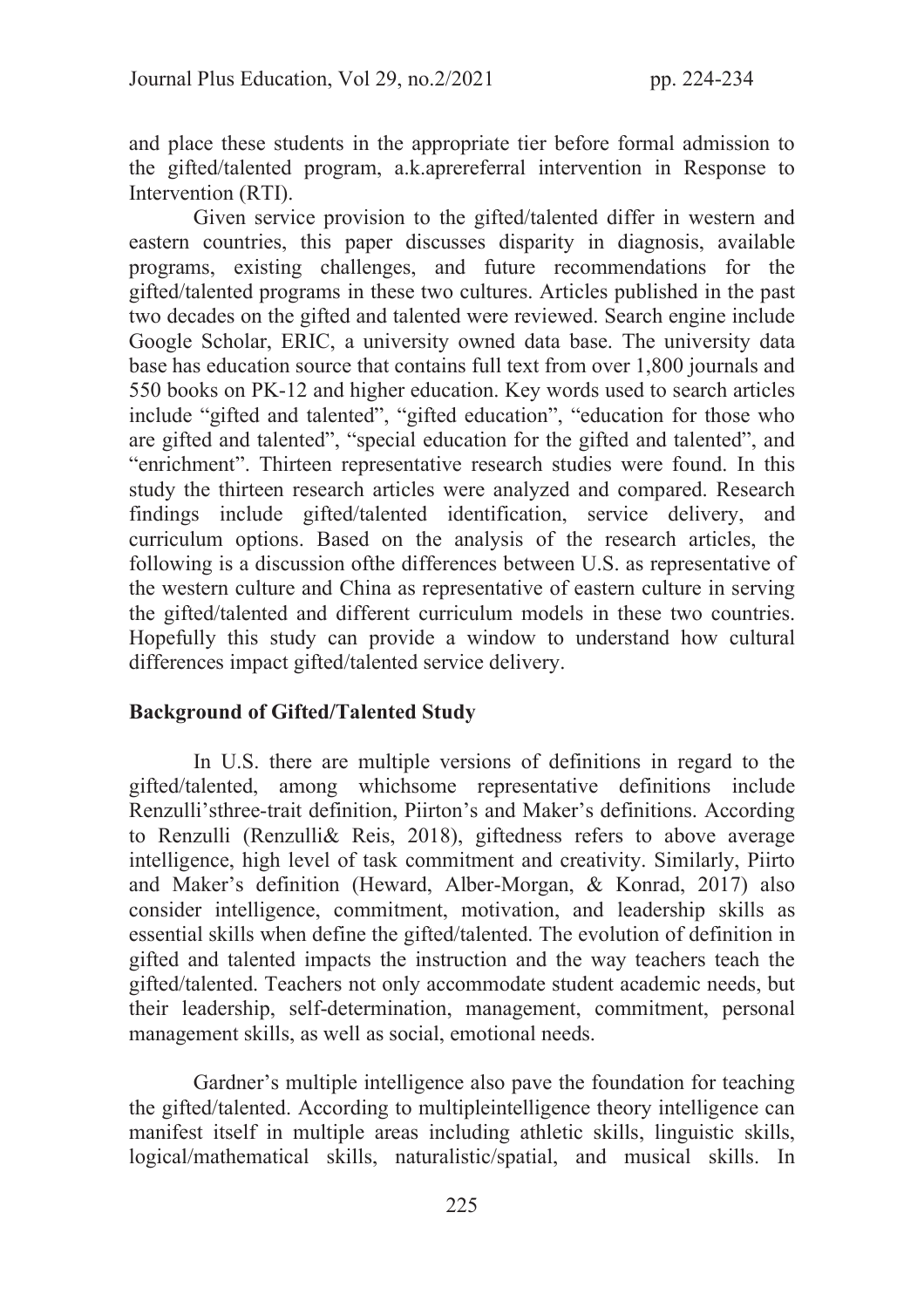addition, there is a cultural aspect and the intelligence is determined by cultural factors in the environment (Manic&Randelovic, 2017). Talents don't come in one size, one type, and some children can be double exceptional, in other words, they could be talented and gifted on one hand, and have exceptionalities on the other hand. For instance, some children who have Asperger's may have giftedness/talents in math and technology, in this case, both the special needs and talents will need to be addressed and accommodated that they can be enrolled in both special education and in gifted education. Gardner's multiple intelligence also impacts instruction for the gifted and talented, that is, promotes the initiation of the differentiated instruction. The rationale behind this is children with different talents can benefit from different special programs targeted at different areas of talents the students have. Even before the formal diagnostic assessment when children show excellence in different areas, they could benefit from differentiated instruction in general education program according to the RTI.

# Gifted and Talented Diagnosis

Traditionally IQ test is administered to diagnose the gifted and talented. In order to qualify for the gifted and talented, the IQ must be at least two standard deviations above the mean, 100, so the minimum requirement for the gifted and talented is 130 in an IQ test. Intelligence is defined as with excellent memory, mastery of knowledge at a fast pace, having skills to apply knowledge, generalize information to use in different situations, and synthesize information to make decisions. The operational definition of the gifted and talented impact assessment criteria that an IQ test could consist of questions like recognizing patterns, analytical skills, visual spatial organization, short term memory, reasoning, comparing/contrast. Traditional use of IQ test includes Stanford-Binet Intelligence Scale, WISC (Weschler Intelligence Scale for Children).

Although the IQ test has been used for a long time to diagnose the gifted and talented and has been used to be served as the only criteria for diagnosis there are criticisms of solely using an IQ test for diagnosis of the gifted and talented. Some criticism includes IQ not as an exact science, not accurately reflecting a child's talent; instead, it only reflects a child's intelligence during a specific time period in the child's life; children's intelligence cannot be accurately tested; and the older the child is, the harder, because when the child is older, it is hard to get a picture of the child's IQ without being influenced by the child's experience, the external factors. Therefore, it is highly recommended to refer the child earlier if there is an early sign of exceling in certain areas. Another suggestion is instead of using a single assessment method, there should be other assessment methods including but not limited to parents/caregivers' observations, use of the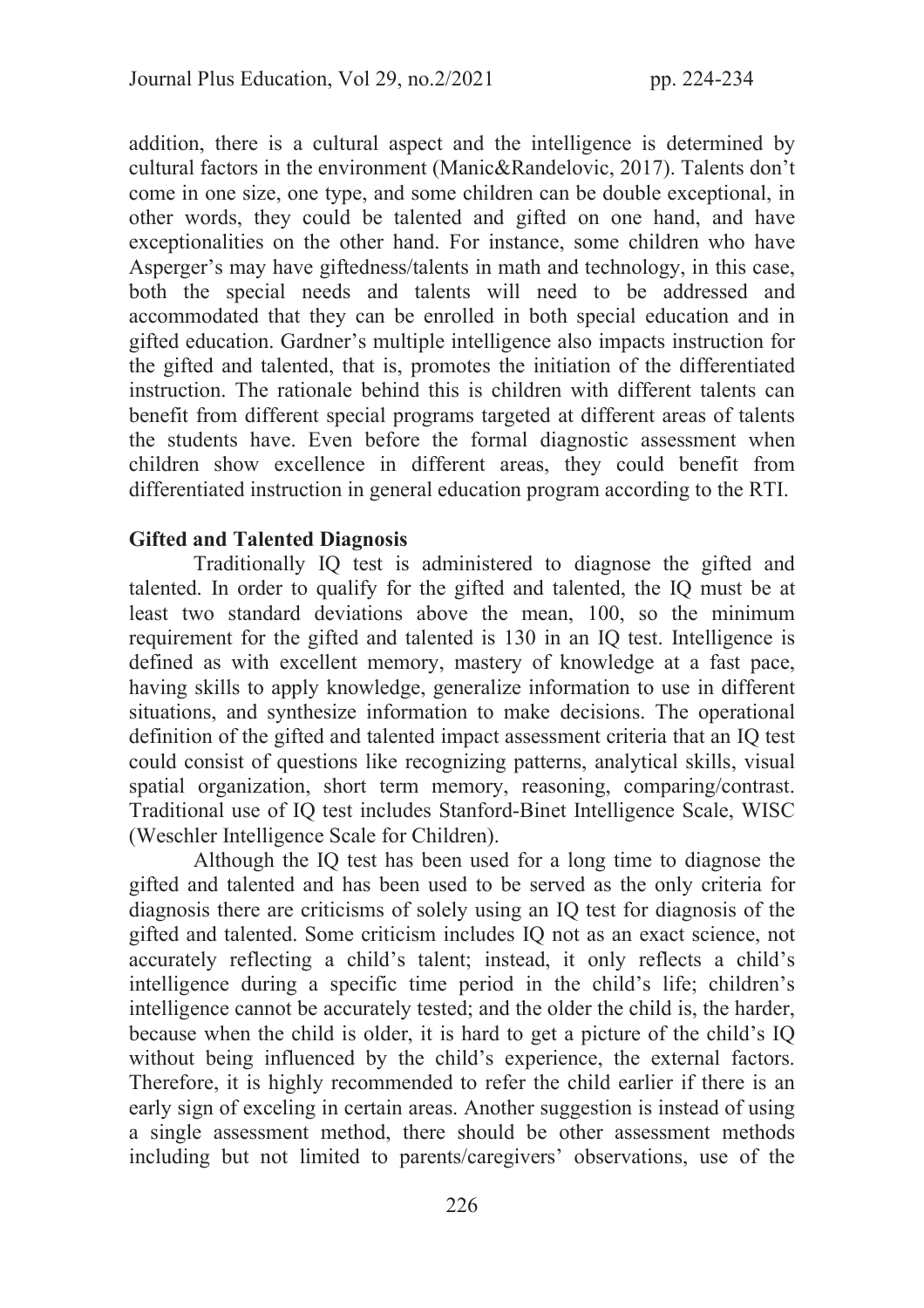child's portfolio that reflect the child's performance in different areas, curriculum assessment, portfolio assessment that truly reflect the child's performance in everyday natural environment. This was reflected in recent legislation such that the IDEA requires nondiscriminatory multiple assessment be administered to assess children rather than solely using one assessment for diagnosis. Therefore, in addition to IQ test, other methods of assessment are also used for diagnosis. These include but are not limited to teacher observation, portfolio, writing samples, videotaped activities.

## Comparison of the Gifted and Talented in China and U.S.

Children with exceptionalities are entitled to special education in the U.S. and they are entitled to a free, appropriate public education same as children with other categories of exceptionalities. This was mandated in both special education law, Individuals with Disabilities Education Act (IDEA) and the No Child Left Behind (NCLB). With the legislative support gifted programs receive funding to support the qualifying children (Hodges, 2018). Agifted individualized education plan (GIEP) is implemented that enable the qualifying students to receive additional support and resources to keep them engaged, challenged. The GIEP is in the same format as IEP for children with other types of disabilities. Additional support such as enrichment programs can be provided to the qualifying children. Gifted teachers and general education teachers collaborate to provide services for the students who qualify for gifted education. Similar to the IEP, the GIEP also requires specially designed instruction for the gifted and talented.

 In eastern culture, for instance, in China, it is a different story. In China since the gifted and talented is not part of the special education, there is no comprehensive evaluation system diagnosis purpose. If the students excel academically, they could receive services through theafter schoolprograms, if there is after school enrichment program available. For instance, in schools who have more resources, students could receive services through clubs, after school programs, camps, while in regions that do not have much resources for the gifted/talented, children won't receive any extra services. So, in China there is a discrepancy of services available for the gifted/talented between rural and urban areas with more resources in urban and suburban areas than rural areas. Due to the lack of available services for the gifted and talented in general, there are fewer children diagnosed in the rural areas compared to the urban and suburban areas. Many children in rural areas are neglected and not identified, even when children are identified, they may not receive services that challenge them because there are no services available and teachers are not well trained to work with the gifted and talented.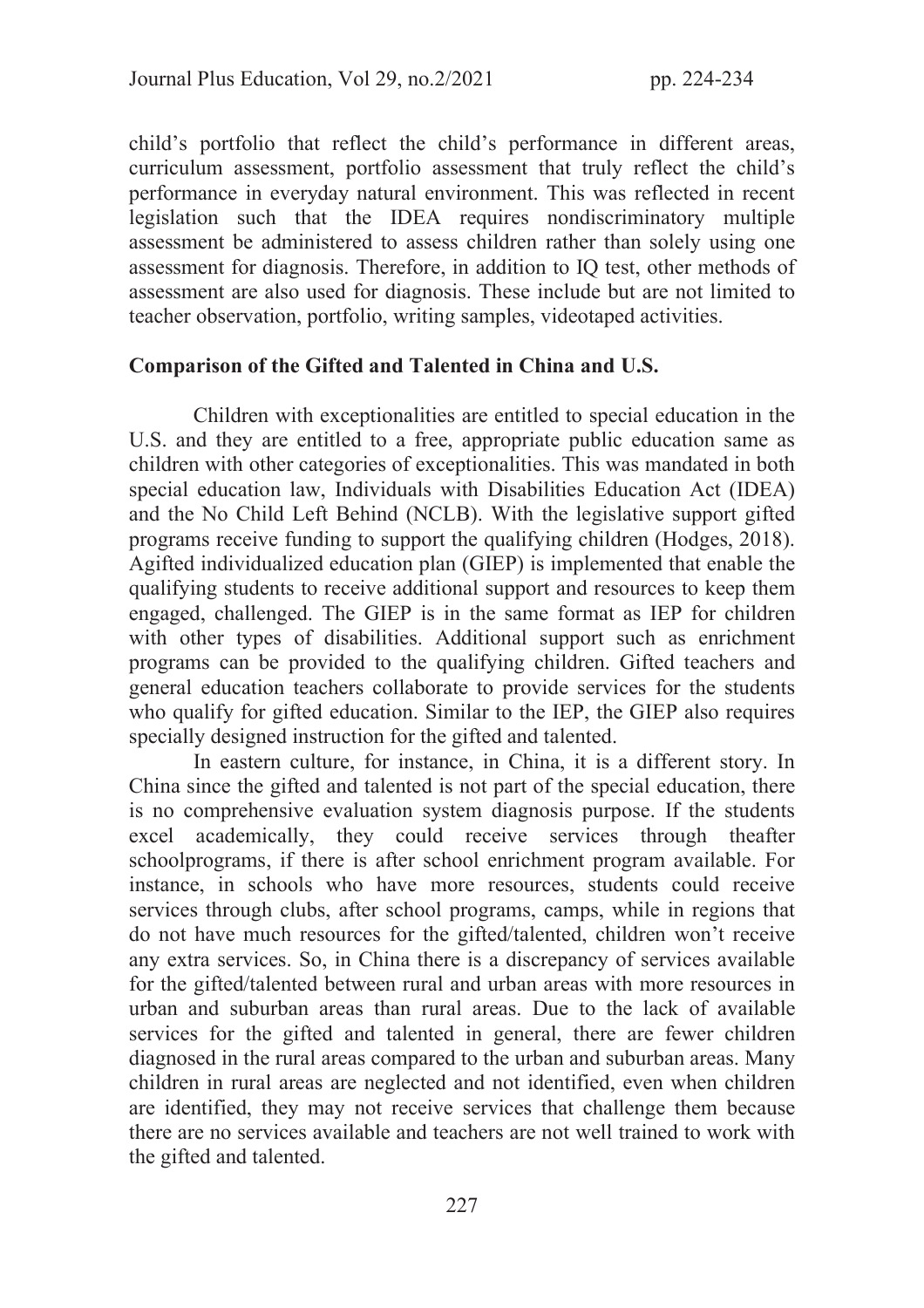In summary, the western and eastern culture differs in many different ways in terms of the gifted and talented education but in the meantime, they share some similarities as well. For instance, both western and eastern cultures consider the importance of early education. There are multiple research studies about early education, importance of early intervention, involvement of parents' roles in early education for the gifted and talented. Both cultures consider importance of gifted education, there are multiple studies of gifted education in both western and eastern cultures. On the other hand, western and eastern cultures differ in perception of gifted education, identification, and education of the gifted children. Western culture more of letting the child unfolding by itself, whereas in eastern culture like China, there is a concept of start educating children earlier, providing education program earlier, and developing well-rounded kids by providing all kinds of resources. One example isthere are arising number of early programs who teach young children foreign language at a young age, so are art and music programs for young children. Most of these programs are available in urban areas, whereas fewer opportunities like this in rural, underdeveloped areas.

To analyze what cause the disparity in gifted/talented between the western and eastern culture we realize that the Chinese culture is mainly influenced by Confucian's perception of education. They see more of gift and talent derive from nurture rather than nature. The perception is with appropriate training, early education and development, the child can advance academically and may qualify for gifted program. Influenced by this perception there are rising number of early development programs, such as foreign language camps for preschool age children, painting, drawing camp for raising academically proficient kids. Parents especially those with high educational attainment, put more emphasis on their children' education and development, they are more likely to enroll their children in academic camps as well as after school programs. Another exception when comparing between the U.S. and China in regard to the gifted and talented educationis we can't avoid discussing the situation in Hong Kong. The gifted/talented program in Hong Kong is different from what observed in China. Both western and eastern culture has an impact on Hong Kong's educational pedagogy. Hongkong not only follows some traditions of eastern culture, but also the western culture, which also favors differentiated instruction. The western definition of gifted education has been adopted by Hong Kong since 1997 (Tommis, 2013). Hong Kong follows multiple principles of gifted education including: nurturing multiple intelligence, gifted education be part of quality education, recognizes multiple needs including intellectual, social, emotional as well as adopt a tiered support for the qualifying students.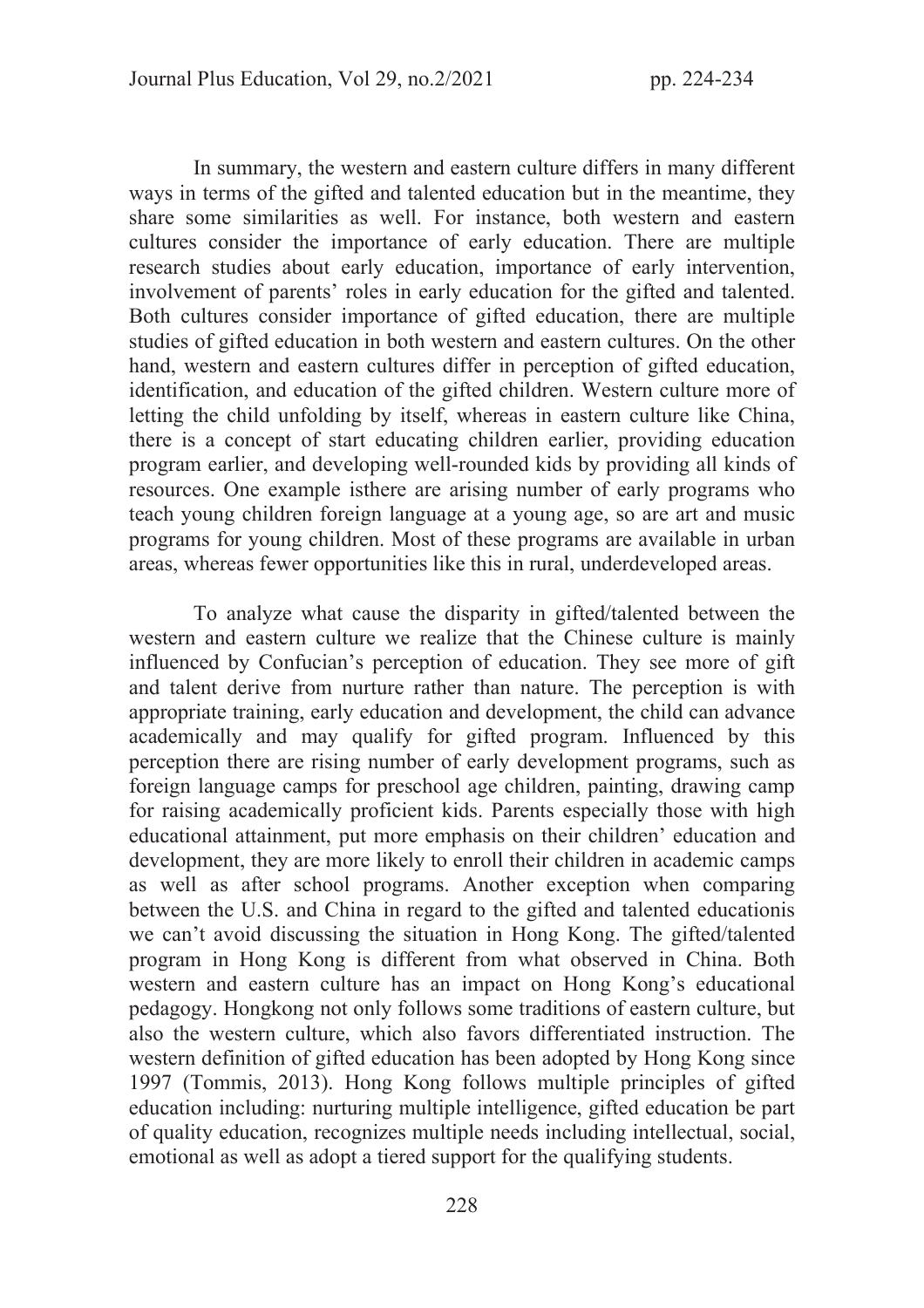## Gifted/talented Curriculum/Programs

Based on these variety of definitions of gifted and talented and Gardner's multiple intelligence theory, multiple gifted/talented programs have been designed and become prevalent in recent years, including, but not limited to, the acceleration and enrichment. The acceleration is fast paced introduction of content to students who are gifted and talented, such as the younger children receive early childhood education at an early age, newer content being offered to the younger children because they can master the contents at a faster pace and an earlier age. Advantages of this model is since the gifted and talented master new knowledge at a faster pace, the accelerated model can keep the child challenged and engaged. Another advantage of accelerated program is the student get to finish the program at a faster pace, so they can have some free time for more exploration, or more deeper understanding of the content covered. According to Zhang' (2017) study, acceleration in curriculum was widely used to teach the gifted/talented children, that provide new content to children at an earlier age. Some previous studies show models of expose younger children to academic content. The acceleration model is the one that most commonly used in China as well. In some China's universities, they have similar program like this that provide accelerated program for the gifted/talented students. The thought behind this is they want to cultivate contributing members to the society, advanced scholars that can contribute to the technology, science, mathematics areas.

Another model is the enrichment program that offers more in depth content. Examples include independent study on certain topics of the students' interest. Enrichment model means provides more in-depth content to students based on their learning differences, current level of abilities, potential, and interests. Enrichment program also can be individualized based on each individual child's different situations. Enrichment differs from the acceleration in that it doesn't speed up the instruction, instead it guides students to explore, deepen their understanding of the content and broaden their horizon. One example of the enrichment program in China can be found in Zhang's (2017) study. Zhang's study mentioned the one school that is affiliated to Renmin University of China offers additional programs, resources, and materials to gifted children. In this high school specialized program/curriculum was designed for these students through teacher team building effort. However, this type of program is limited in number in China.

In addition, differentiated instruction was discussed in Sekowski and Lubioanka's (2015) study that was implemented to encourage students of different ages to develop individual abilities in areas of their strengths. For instance, for elementary school students gifted education can be in separate setting that cater to their unique talents, for secondary education students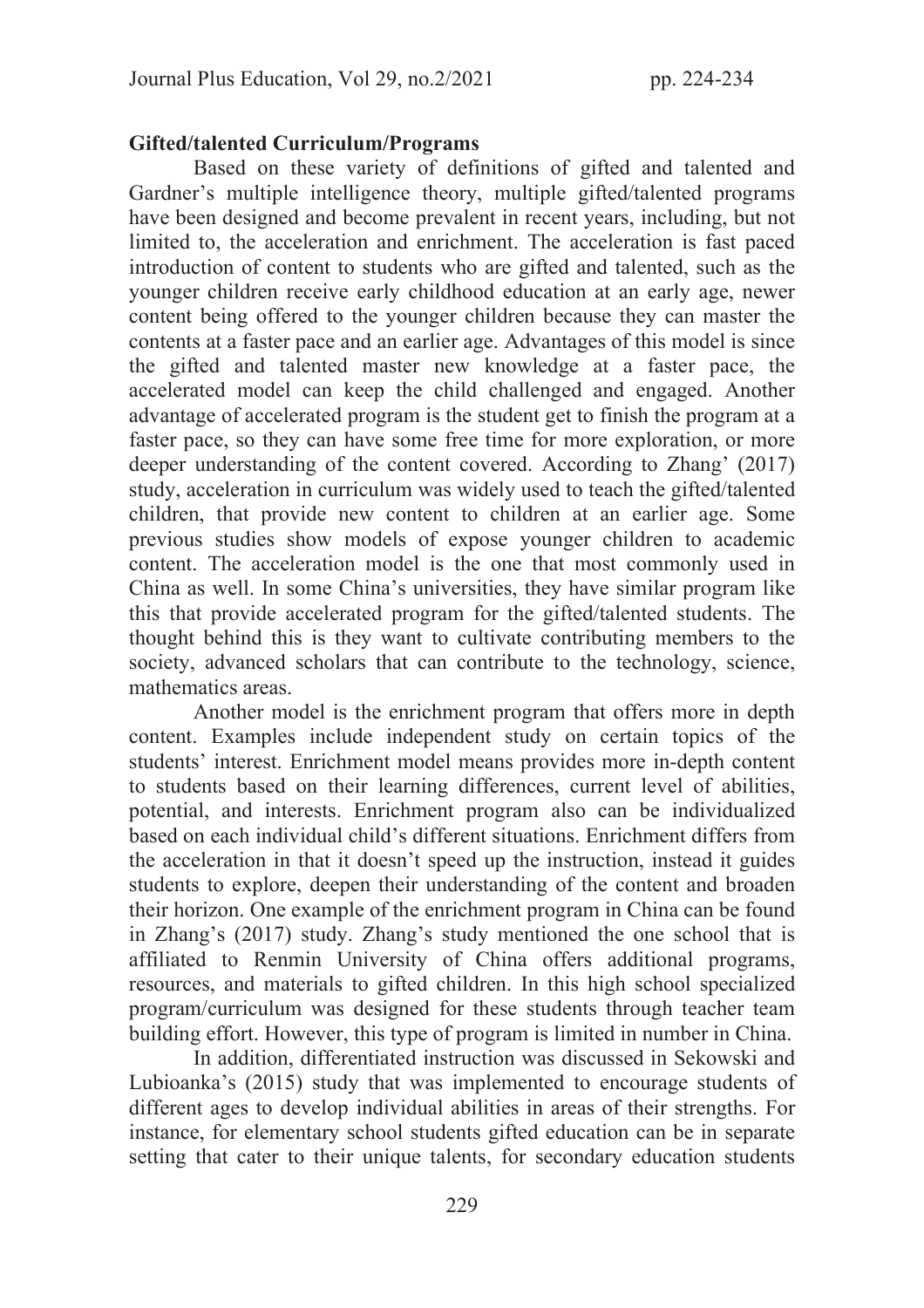gifted education can be in a format of extended curriculum of particular subjects or individual program. Other format includes non-school based activities in extracurricular clubs, or through participation in competitive exams and the purpose of these activities is to develop students' abilities including summer schools, special courses, classes held at art centers, etc. Another model is independent study that the program is designed based on individual student's level and individual strengths and needs. Zhang's (2017) study reported one of the contributions of China's gifted education is an emphasis on the role of "effort and environmental influence in success and high achievement" (p. 10), which is believed that nurture plays a major role in preparing the gifted and talented. However, recently impacted by western culture, there is a mixture of perceiving both nature and nurture contribute to the gift/talent. Zhang's study summarized that the scale of gifted education in China is small as compared to China's population.

# Challenges Encountered in Gifted/Talented Education

Challenges exist in teaching the gifted and talented in both the two cultures. Research (Demirbaga, 2018) indicates that there is a lack of agreed upon understanding/concept of the gifted and talented among the gifted and regular teachers, this in turn influences the teachers' identification process and identification criteria. Therefore, teachers should be well trained to develop an understanding that they not only teach the kids content but also go beyond to expand students' understanding of themselves and their surroundings, their social, emotional well beings (Demirbaga, 2018; Russell, 2018). Below is a summary of the challenges in teaching the gifted/talented.

*Challenge in Socialization:* Socializing with peers is a big challenge in teaching the gifted/talented. Because sometimes the gifted children experience social isolation, unable to fit in group activities. Teachers should not only address the gifted and talented academic needs but also the social needs. Since the gifted/talented are more advanced academically than their peers, this may lead to difficulty interacting with peers if they do not know how peers struggle academically, even if they were provided opportunities to assist their peers.

*Challenge in Disparity of the Gifted/Talented Education between Rural and Urban Areas:* Challenge also exist in disparity of the gifted/talented education between rural and urban areas. The Rasheed's (2020) research synthesis on rural gifted education found that gifted curriculum varies from state to state due to the funding, staffing, leadership philosophy. Similarly, gifted education in China also varies from rural to urban areas due to different resources and teacher qualifications. For instance, in China since the gifted/talented is not part of special education, there is no official funding for the gifted and talented. In urban areas, there are more opportunities for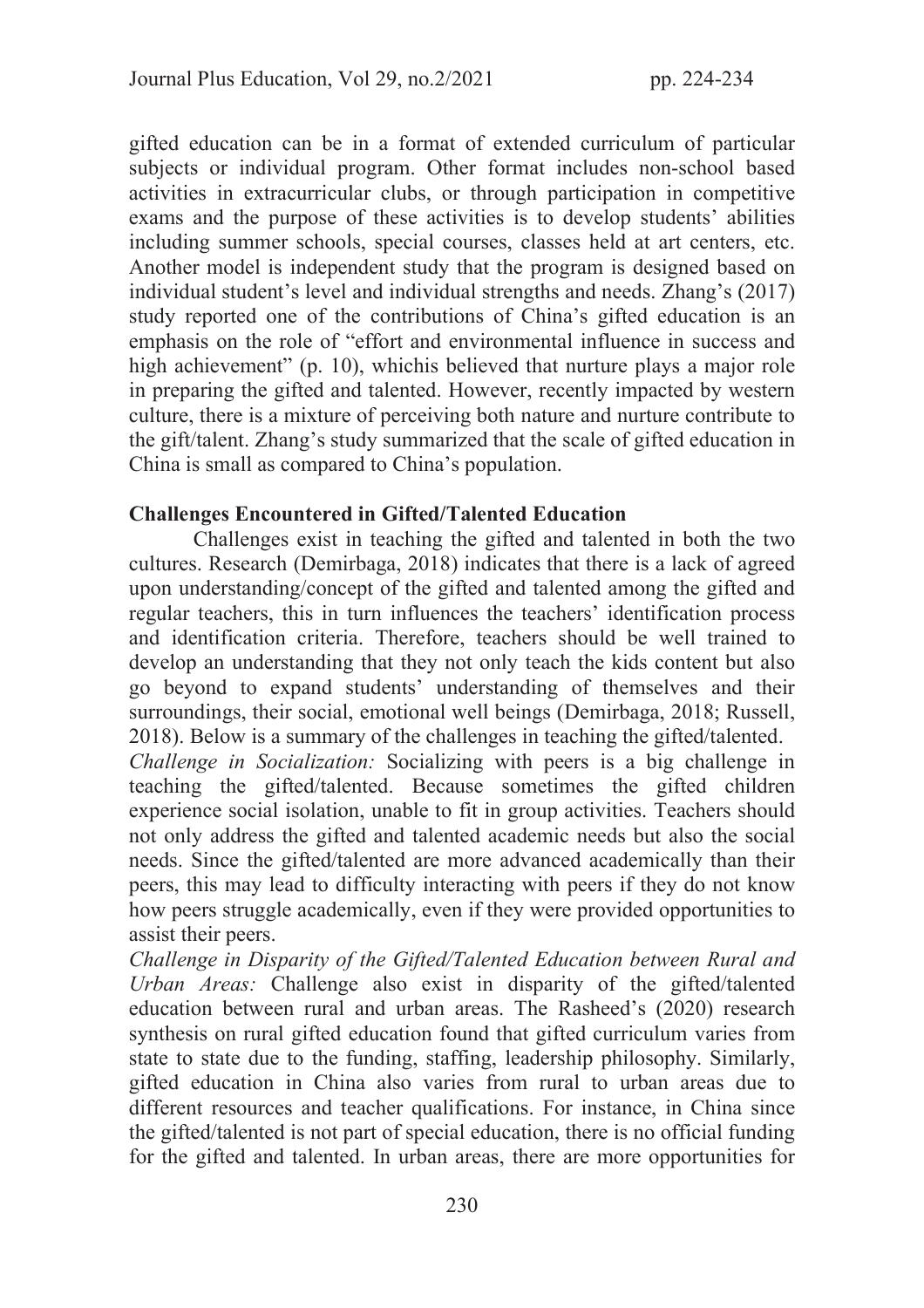the gifted/talented to develop their academic, artistic, musical, athletic skills compared to children in rural, underdeveloped areas. According to Rasheed's (2020) study, challenges include access to resources and opportunities, staffing and funding in rural areas. This also reflects the scene of challenges experienced by rural programs in eastern cultures, like China. There are less resources for the gifted in rural China as compared to urban areas. Also, there are less parental involvement among parents with lower educational background versus those with high educational attainment. Parents with higher educational attainment are more likely to be supportive to their children's education, more supportive of their choices in extracurricular activities.

*Challenges in Diagnosis:* Although it is recommended to use other criteria to diagnose the gifted and talented, IQ still serves as the main assessment criteria to diagnose the gifted and talented. Mainly using one assessment to diagnose gifted and talented has a lot of disadvantages. The one disadvantage is if the child doesn't do well in one test, it wouldn't be able to pass the assessment test, so they won't qualify for the gifted/talented education, therefore misrepresented. In addition, for children who have talent in other areas other than excel in IQ test, their talents are often neglected because the IQ test can't pick up talent from other areas and if none of other assessments were used, it is hard to diagnosed children who have talent in other areas as talented/gifted. Therefore, it is not uncommon that the talented and gifted are underrepresented in special education, as the IQ test often can't accurately capture the extraordinary intelligence and talent in other areas.

### **Discussions**

 The western and eastern cultures have differences in terms of perception of gifted education, the two cultures share some similarities as well. Below are some recommendations about the gifted education followed by implications for gifted education. Previous studies on gifted education shows general education and gifted education teachers should collaborate in educating children who are gifted and talented. There are benefits in this collaboration because when general education teachers and gifted teachers collaborated, there is a perceived growth in teachers' competence of differentiation and growth in student learning (Mofield, 2019). However, Mofield's study shows there are roadblocks that pose threat to this collaboration: it's hard to find a common time to schedule co-planning time, general education and gifted education teachers hold conflicting assumptions about gifted education. Administrators can emphasize the importance of collaboration, communicate clear purposes and rules and build trust between general education and gifted teachers.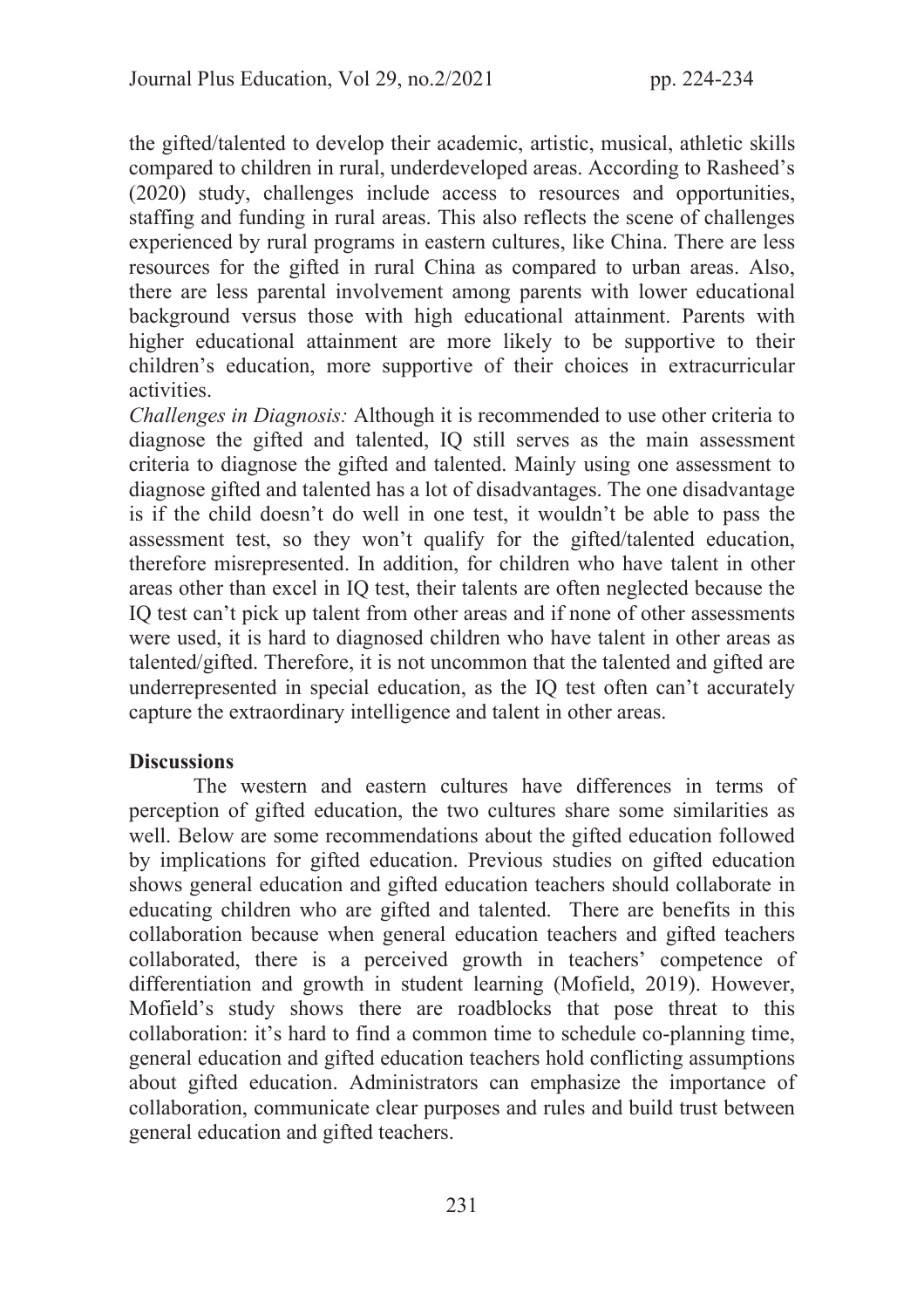Next recommendation is to tackle the misdiagnosis of the gifted/talented: gifted/talented education should start early. This is true in both China and U.S. Early signs of gifted and talented should be recognized, assistance provided and early identification test be administered. It is caregivers/early child education teachers' job to start modifying course materials and documents to challenge the children when they show early signs of excelling skills in different areas. This is as known as response to intervention (RTI), which provides differentiated instruction to accommodate the child's exceptionalities in regular classroom settings even before an official diagnosis. Teachers and caregivers should keep a close eye on the child's performance during this time and if it is confirmed that the child excelled in certain areas, they should be referred to gifted/talented diagnosis and then assessment should be arranged. RTI is mandatory in the U.S., however, it is not in China. In China, since the gifted and talented are not part of the special education, there is no official program for them, nor are there any RTI available for them. However, with the pre-service and inservice teacher training programs, it is recommended that a similar program like RTI could be provided.

Gifted education should not only focus on academic but also social emotional development. This is more emphasized in the western culture than in eastern, but recently more and more attention has been added to the social, emotional development of the gifted and talented in China as well. Traditionally the gifted and talented were identified through IQ test, they must excel in IQ test, it is critically important to challenge them academically, offer them individual based project that suits their needs. In western cultures, gifted and talented education is part of the special education, so these children receive additional support outside of their regular educational setting, that are funded by the Office of Special education of Department of Education with federal funding.

Another suggestion is encouraged both professional and parental involvement in educating the gifted and talented. It requires a village to raise a child. For gifted and talented it is true that the kids require multiple professionals' collaboration to raise the gifted and talented as well. This is true in both of the two cultures. As there are an increased attention made to education, parents want their children to be successful, there are increased attention from parents who hope their children achieve more, to be successful. Therefore, in rural areas there are more and more parental involvement in assisting their children when parents are educated. However, this is not true in families when parents do not have adequate educational background.

Parent and professional collaboration is a fundamental principle in western special education field. Special education mandates parental rights,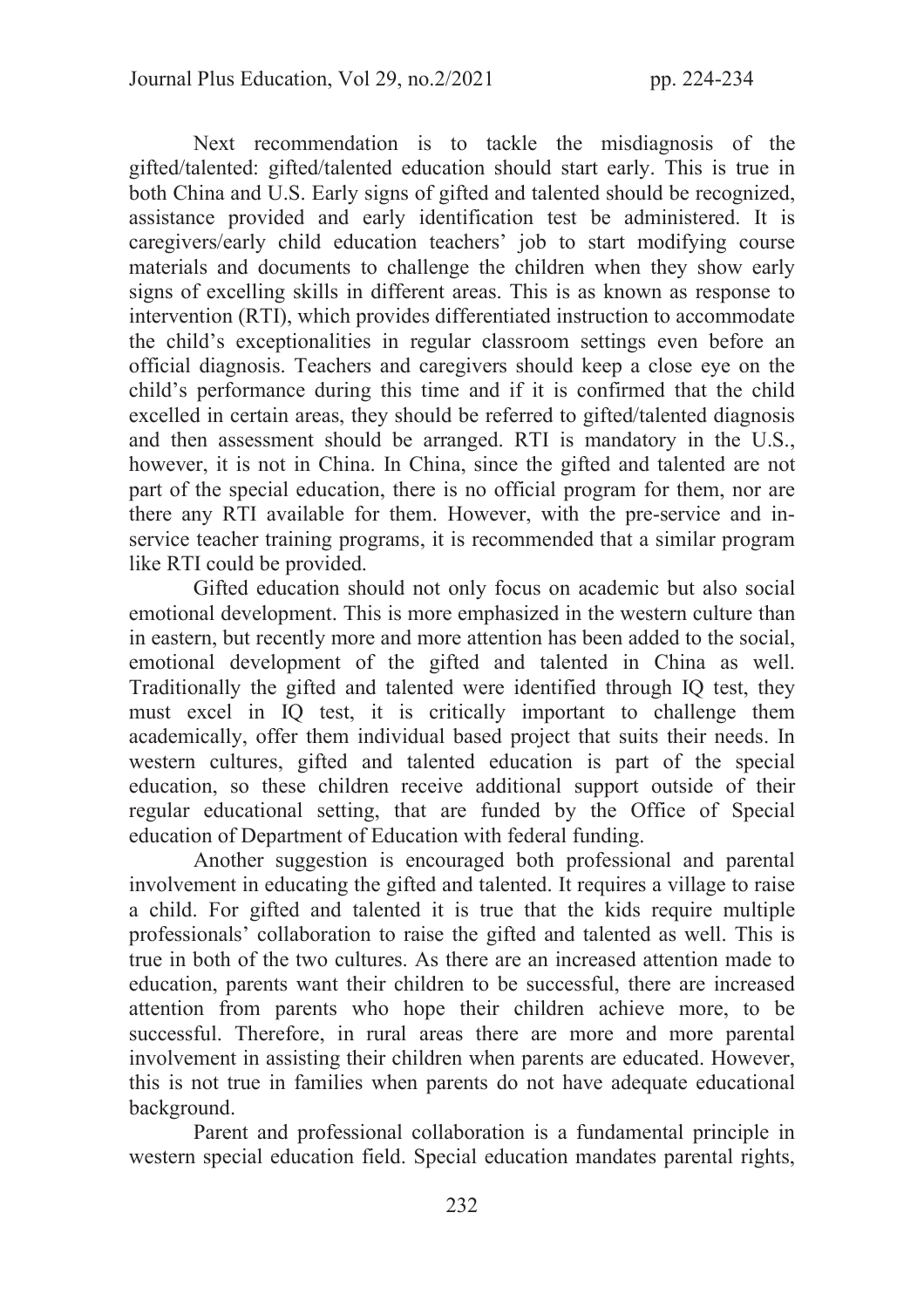such as parents sign the consent form before the special education diagnosis procedure starts, parents should be notified if the child is referred for special education diagnosis, parents should be involved in decision making when discuss programs for their children. At year end, they will be invited to annual GIEP meeting to go over the child's progress in the past year and at the beginning of each year, parents will be invited to come in sharing their decisions, intervention strategies for their gifted/talented children. Some parents may even volunteer in their school programs, to be closely involved in their children's education. For the gifted and talented, it is the same, also requires parents, guardians, paraprofessionals, professionals, classroom teachers, experts' assistance to teach the children and improve their development academically and socially.

# Conclusion

There is an evolutionary understanding of the gifted/talented, adoption of multidisciplinary assessment of the gifted/talented, and increased number of programs available for the gifted and talented. In addition, the current study discussed potential challenges existing in the gifted/talented education, this include if using one assessment it may lead to misdiagnosis, the gifted and talented is still underfunded, discrepancy between the urban and rural areas in resources benefitting the gifted/talented, inadequate facilities, programs, and resources for the gifted and talented in rural areas, misconceptions and adol feeling for the gifted and talented in eastern cultures. In order to combat the challenges and potential barriers posed against the gifted and talented, suggestions such as RTI model adopted by the western culture could be an option for the eastern culture, emphasizing both nature and nurture when working with the gifted and talented, and increase collaboration between the professionals and families in serving the gifted and talented children.

# References:

- Demirbaga, K.K. (2018). The interpretation and implication of the education policy of England in gifted and talented education by primary school teachers. *ARECLS, 16*, 141-146.
- Heward, W.L., Alber-Morgan, S.R., & Konrad, M. (2017). *Exceptional children: An introduction to special education.* Pearson.
- Hodges, J. (2018). Assessing the influence of No Child Left Behind on gifted education funding
- in Texas: A descriptive study. *Journal of Advanced Academics, 29*(4), 321- 342.